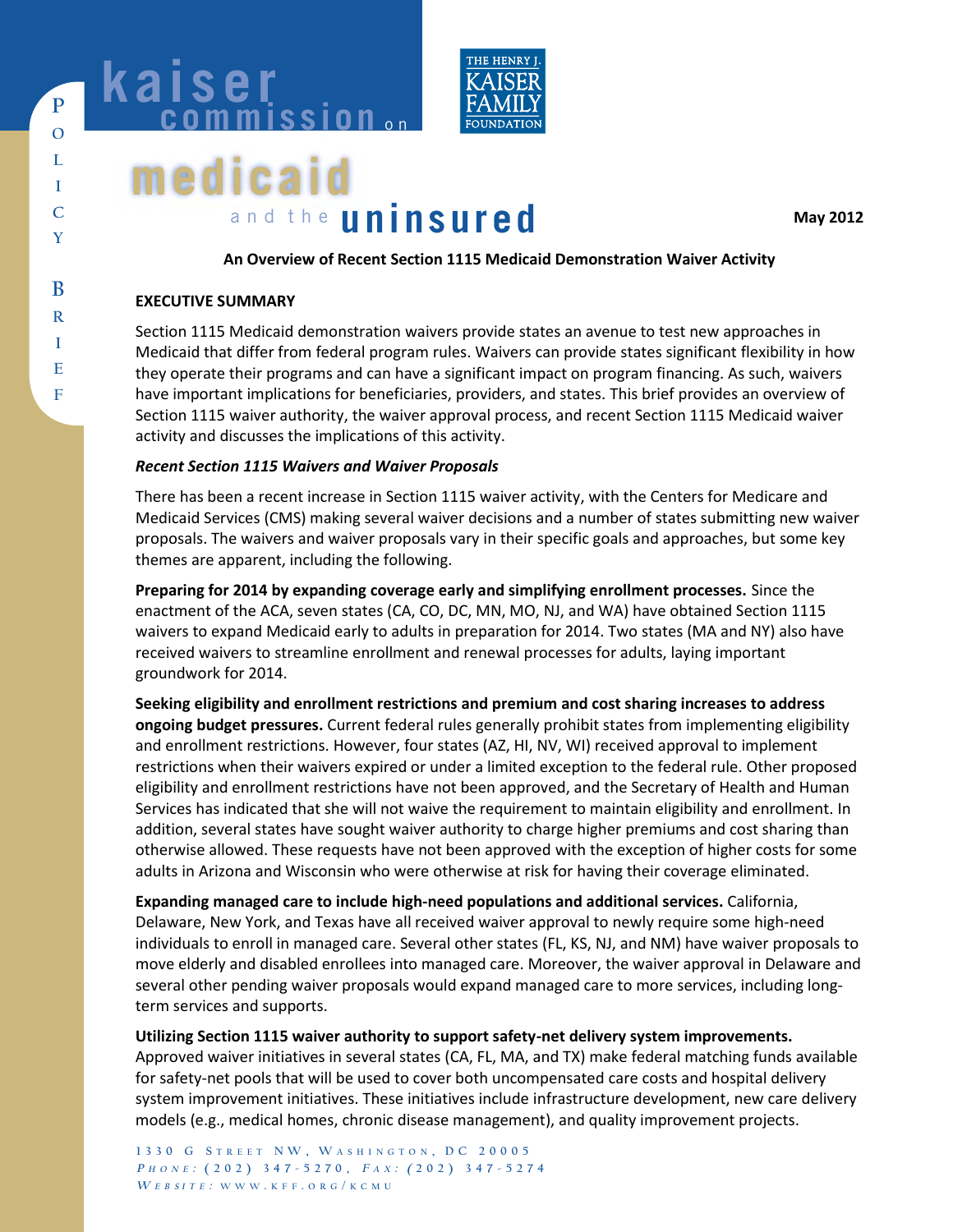**Other restructuring of payment and delivery systems.** A number of pending waivers propose other payment and delivery system changes that include a focus on connecting individuals to a medical or health home and providing case management and care coordination services, particularly for high-need populations (AZ, NJ, NV, NM, and OR). In addition, several pending waivers propose to establish coordinated sets of providers and make them accountable for care and outcomes of enrollees (NJ, NV, and OR) and to change payments for providers and plans to focus on episodes of care or outcomes (KS, NJ, NM, and OR).

**Focus on individuals who are dually eligible for both Medicaid and Medicare.** The approved managed care expansions in Delaware and Texas as well as waiver proposals in several states would newly require dual eligibles to enroll in managed care plans. In addition, some of the other proposed delivery and payment system changes would include dual eligibles.

## *Implications of Recent Waiver Activity*

**Some states are using Section 1115 waiver authority to lay important groundwork for reform.** State actions to expand coverage early and streamline enrollment can provide key lessons for these and other states to help prepare for implementation of the 2014 coverage expansions. Moreover, initiatives to support safety-net delivery system improvements can help prepare these delivery systems for the increased demand for care when coverage expands in 2014.

**As states expand managed care to high-need populations and pursue other delivery and payment system changes, it will be important to closely monitor impacts on care and for there to be strong state oversight and beneficiary protections in place.** States are pursuing these changes with goals of improving the coordination of care and achieving cost savings. However, the extent to which these goals will be achieved remains to be seen. To date, there is limited evidence of savings and states have very limited experience with managed care for people with disabilities and managed long-term services and supports. As initiatives are implemented, it will be important to assess the adequacy of provider networks and beneficiaries' ability to access needed services. Moreover, as changes in delivery and payment systems shift risks and responsibilities from the state to plans and providers, strong state oversight and beneficiary protections will be increasingly important.

**As more Section 1115 waivers include high-need and high-cost beneficiaries, the share of Medicaid program enrollees and expenditures under Section 1115 waiver authority will increase.** An expansion in the role of waivers could increase state program variation and raises considerations related to the balance of federal standards and state flexibility. Moreover, to ensure Section 1115 waivers fulfill their purpose as research and demonstrations projects, it will be important to evaluate their impacts and for evaluation findings to be made publicly available.

**States are pursuing significant Medicaid program changes at the same time they are preparing for implementation of reform.** Both of these sets of changes require significant administrative time and resources. While these efforts may be complementary and mutually reinforcing, states will likely face the need to balance and coordinate resources across their efforts.

In conclusion, a number of states have recently received new Section 1115 waivers or have pending waiver proposals. While the specifics of each waiver initiative vary, some key themes have emerged, including using Section 1115 waiver authority to get a jump start on the 2014 Medicaid expansion; seeking eligibility and enrollment restrictions and premium and cost sharing increases to achieve cost savings; expanding managed care to include high need populations and more services; and restructuring delivery and payment systems. These approaches have important implications for beneficiaries, providers, and states as well as the balance between federal standards and state flexibility.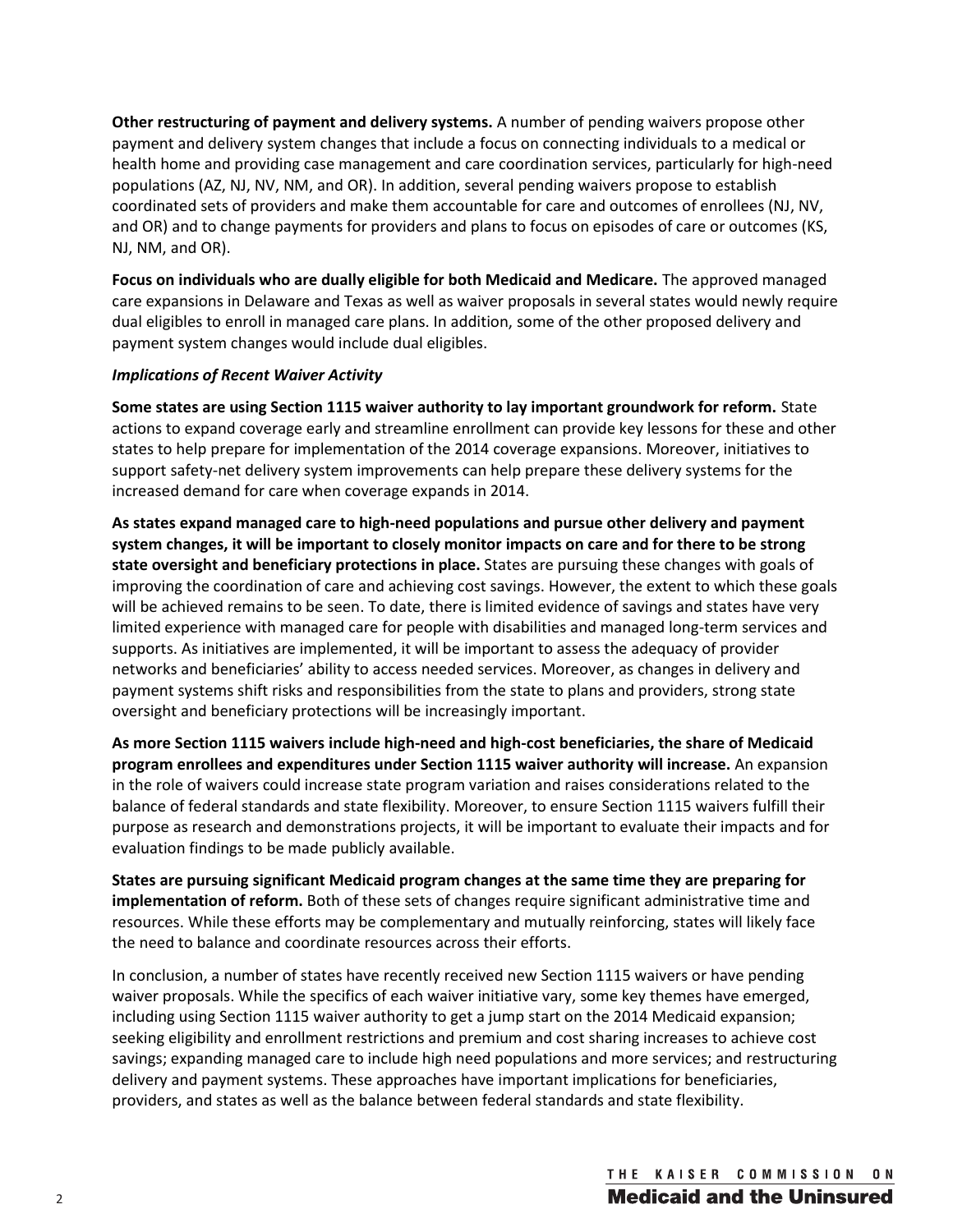# **INTRODUCTION**

Section 1115 Medicaid waivers provide states an avenue to test new approaches in Medicaid that differ from federal program rules. Waivers can provide states significant flexibility in how they operate their programs and can have a significant impact on program financing. As such, waivers have important implications for beneficiaries, providers, and states.

Today, Section 1115 waivers play a significant role in the Medicaid program. As of May 2012, 34 states were operating at least one comprehensive Section 1115 Medicaid waiver (Figure 1).<sup>1</sup> In addition, according to data from the Office of Management and Budget (OMB), federal funds flowing through

Section 1115 waivers will account for a third of total federal Medicaid expenditures in  $2012.<sup>2</sup>$ 

There has been a recent increase in Section 1115 waiver activity, with the Centers for Medicare and Medicaid Services (CMS) making several waiver decisions and a number of states submitting new waiver proposals that would make significant program changes. This brief provides an overview of Section 1115 waiver authority, the waiver approval process, and recent Section 1115 Medicaid waiver activity and discusses the implications of this activity.



## **BACKGROUND**

l

## *Waiver Authority in Medicaid*

Section 1115 of the Social Security Act (SSA) gives the Secretary of Health and Human Services (HHS) authority to waive provisions of major health and welfare programs authorized under the Act, including certain Medicaid requirements, and to allow a state to use federal Medicaid funds in ways that are not otherwise allowed under federal rules. This authority is provided for "experimental, pilot, or demonstration" projects which, in the view of the Secretary, are "likely to assist in promoting the objectives of" the program. Although the Secretary's waiver authority is broad, it is not unlimited. There are some program elements the Secretary does not have authority to waive, such as the federal matching payment formula.<sup>3</sup>

 $^1$  This does not include more narrowly focused Section 1115 waivers, such as family planning waivers. Centers for Medicare and Medicaid Services, "Section 1115 Demonstration List," http://www.medicaid.gov/Medicaid-CHIP-Program-Information/By-Topics/Waivers/1115/Section-1115-Demonstrations.html, accessed May 8, 2012 .

<sup>&</sup>lt;sup>2</sup> Office of Management and Budget, Table 27-5: "Impact of Regulations, Expiring Authorizations, and Other Assumptions in the Baseline," Analytical Perspectives, Budget of the United States Government, Fiscal Year 2013, http://www.whitehouse.gov/omb/budget/Analytical Perspectives .

 $3$  Specifically, Section 1115 provides authority for the Secretary to waive solely those provisions included in Section 1902 of the Medicaid Act. Moreover, the Secretary cannot waive provisions of Section 1902 that are governed by independent provisions outside of Section 1902 that bar their waiver.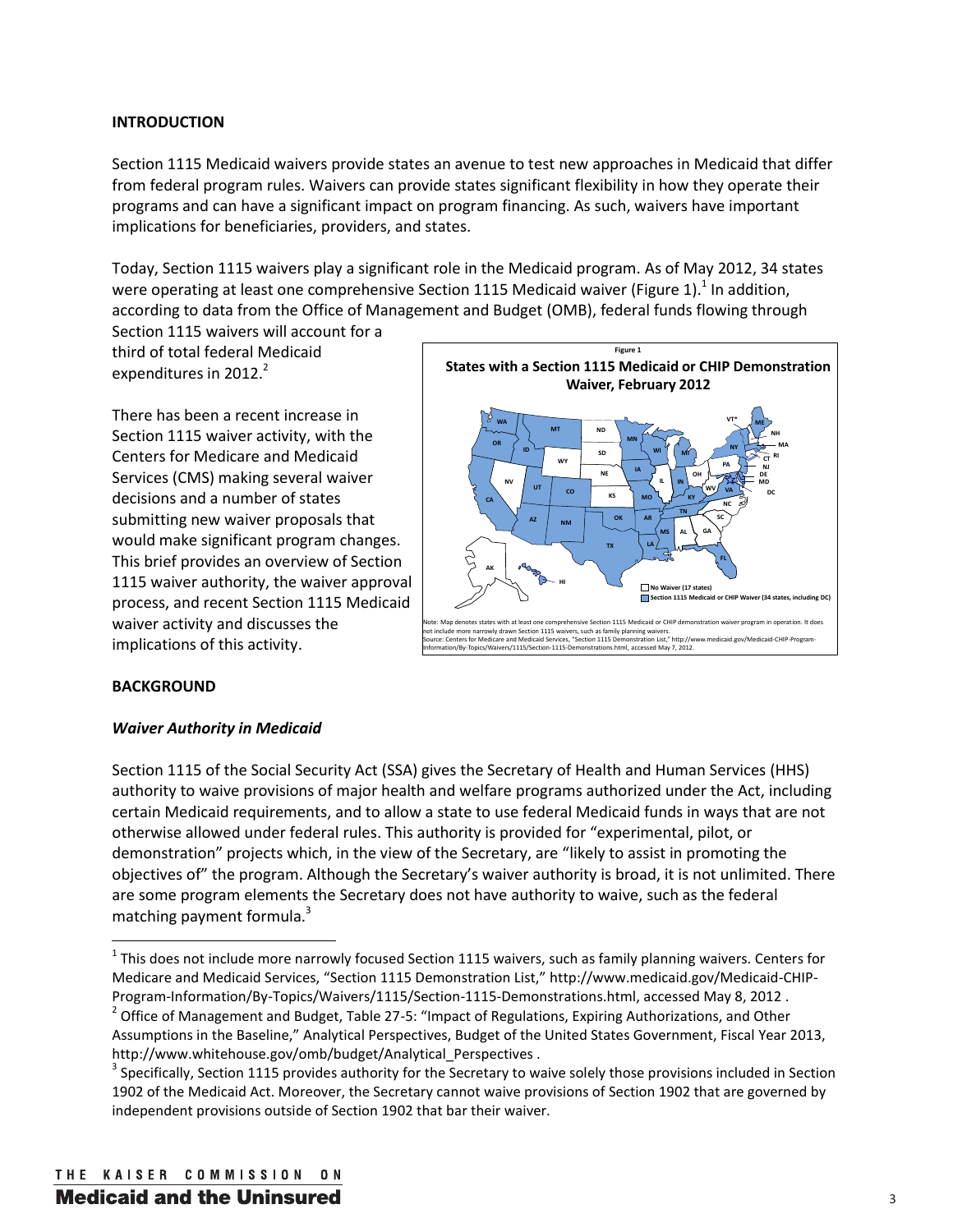States can obtain "comprehensive" Section 1115 waivers that make broad changes in Medicaid eligibility, benefits and cost sharing, and provider payments. There also are narrower Section 1115 waivers that focus on specific services, such as family planning services, or populations, such as people with HIV.

There are additional Medicaid waiver authorities outside of Section 1115. The Affordable Care Act (ACA) created a new Center for Medicare and Medicaid Innovation (CMMI) which is provided waiver authority under Section 1115A to test, evaluate, and expand different service delivery and payment methodologies to foster patient-centered care, improve quality, and slow cost growth in Medicare, Medicaid, and CHIP. Further, Medicaid waivers may be authorized under Section 1915(b) authority to permit states to enroll most Medicaid beneficiaries in mandatory managed care and under Section 1915(c) authority to provide home and community-based services to people who would otherwise need institutional care. In addition, Section 1916(f) provides authority for the Secretary to approve higher cost sharing than otherwise allowed if a demonstration meets specified requirements and criteria.

# **KEY ELEMENTS OF A SECTION 1115 WAIVER**

**Section 1115 waiver authority is provided for "experimental, pilot, or demonstration projects," which are "likely to assist in promoting the objectives of" the program.** Section 1115 provides the Secretary of HHS authority to:

- Waive compliance with certain federal Medicaid requirements; and
- Provide federal matching funds for costs that would not otherwise be included as Medicaid expenditures.

# **Section 1115 waivers are required to be budget neutral for the federal government.**

- Federal spending under a state's waiver must not be more than projected federal spending would have been for the state without the waiver.
- Budget neutrality is enforced through a cap on federal matching funds over the life of the waiver.

## **Waivers are approved through a series of negotiations between a state and HHS.**

- The approval process officially begins when a state submits a waiver application to CMS, which is subject to state and federal public notice and comment requirements.
- If a waiver is approved, CMS issues an award letter to the state along with attachments listing the specific sections of the SSA and applicable regulations that are being waived or modified and the types of expenditures allowed as well as the "terms and conditions" of approval.
- Waivers are typically approved for a five-year period and can be extended, typically for three years.

## *Section 1115 Waiver Financing*

Although not required by statute or regulation, under longstanding administrative policy, Section 1115 waivers have been required to be budget neutral to the federal government. This means that federal spending under a state's waiver must not be more than projected federal spending would have been for that state without the waiver. The federal government enforces budget neutrality by establishing a cap on federal matching funds over the life of a waiver, placing the state at risk for all waiver costs that exceed the cap. To date, most Section 1115 waivers have utilized a per capita cap for groups covered under the waiver, which puts the state at risk for higher than anticipated per person costs but not higher than expected enrollment.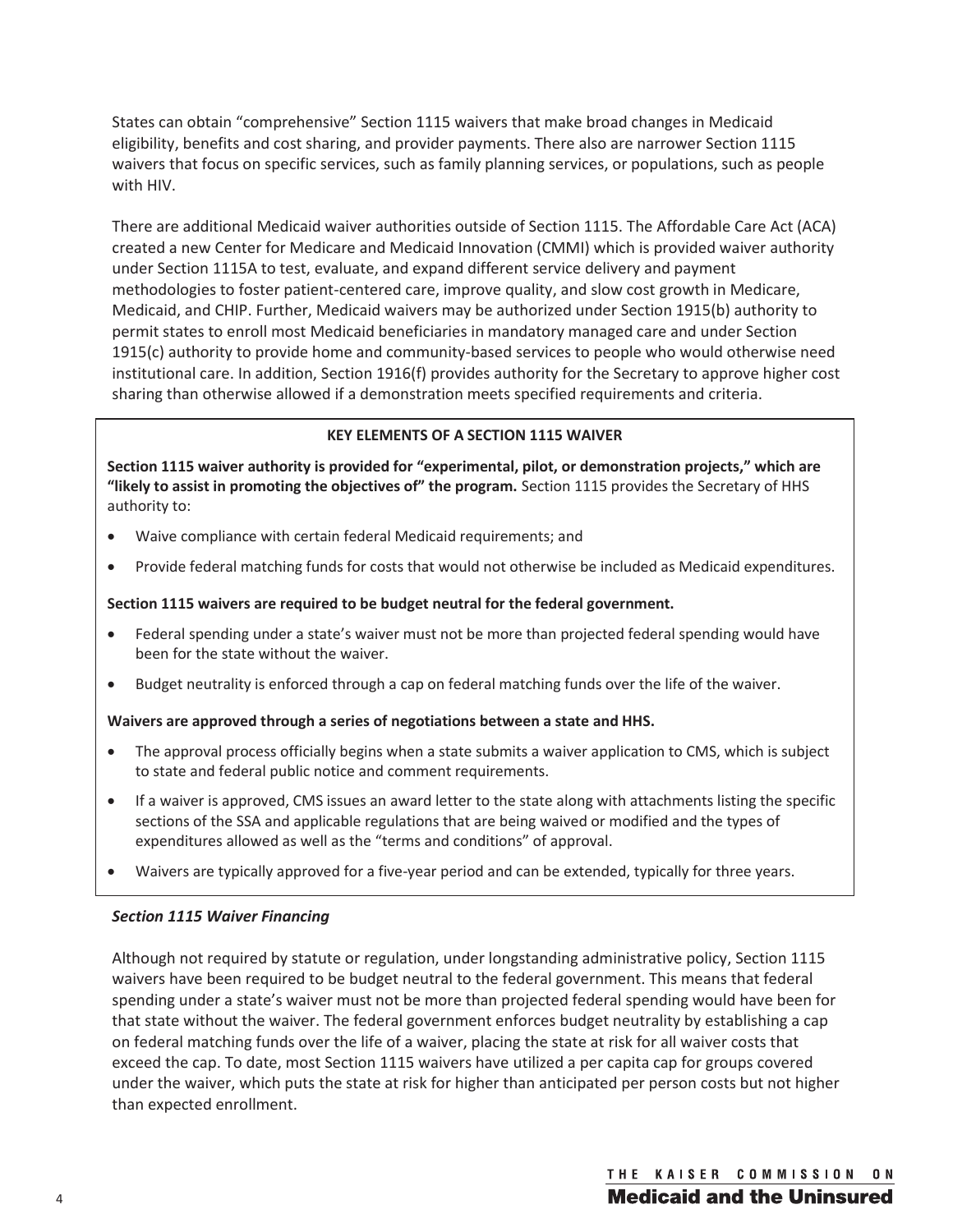Section 1115 waivers do not change the federal Medicaid matching payment structure. A state must pay its share of costs for services and populations allowable under the waiver, as determined by the Medicaid matching rate formula in federal law. The federal government then matches the state's expenditures up to the established budget neutrality cap.

# *Section 1115 Waiver Approval Process*

Waivers are subject to approval by the Secretary. The process of seeking a Section 1115 waiver officially begins when a state submits an application to the CMS, although states generally discuss waiver ideas with CMS or submit concept papers before submitting an official application. CMS staff reviews the waiver application often also with involvement of staff of other HHS agencies and OMB. Significant negotiation about aspects of the waiver may take place between the state and HHS over the course of the waiver approval process, including the waiver's financing and budget neutrality limit. OMB typically plays a key role in the negotiations related to financing and budget neutrality.

If a waiver is approved, CMS issues an award letter to the state, along with attachments listing the specific sections of the SSA and applicable regulations that are being waived or modified and the types of expenditures allowed as well as the "terms and conditions" of approval. The length of time associated with obtaining a final waiver approval varies widely and is affected by a number of factors including the scope and complexity of the waiver as well as the extent to which a state engages in discussions with CMS prior to submitting an official waiver application. There is also variation across states in the role of state legislatures in the waiver approval process, with some states requiring authorizing legislation for waivers and others having little or no involvement of the state legislature.<sup>4</sup>

Section 1115 waivers generally are approved for an initial five-year period, although some recent waivers have been approved for shorter periods of time because they will transition to the Medicaid expansion in 2014. At the end of the initial approval period, a state must obtain an extension to continue waiver operations. Waiver extensions are typically for a three-year period. Some waivers have been extended repeatedly, allowing them to remain in place for many years.

If a state wants to make changes to its waiver program outside of what is specified as allowed under its waiver terms and conditions, it must obtain approval for a waiver amendment from CMS. A state can seek a waiver amendment in the middle of their waiver approval period. A state can also seek an amendment to its waiver at the time it applies to extend a waiver.

In the past, concern has been expressed about the lack of public input and transparency in the Section 1115 waiver approval process at both the state and federal level. As a result, the ACA required HHS to issue regulations designed to ensure that the public has meaningful opportunities to provide input into the Section 1115 waiver process. Effective April 27, 2012, these regulations establish a state and federal public notice and comment process for Section 1115 waiver applications and extensions as well as reporting, compliance, and evaluation requirements for operating waivers.<sup>5</sup> The regulations apply to all new Section 1115 Medicaid and CHIP waiver proposals as well as extensions of existing waivers. CMS also is aligning the process requirements with Section 1115A waivers authorized by CMMI for dually

<sup>&</sup>lt;sup>4</sup> National Health Law Program and National Association of Community Health Centers, "Role of State Law in Limiting Medicaid Changes," April 13, 2006.

<sup>&</sup>lt;sup>5</sup> Alker, J. and S. Artiga, "The New Review and Approval Process Rule for Section 1115 Medicaid and CHIP Demonstration Waivers," Kaiser Commission on Medicaid and the Uninsured, March 2012.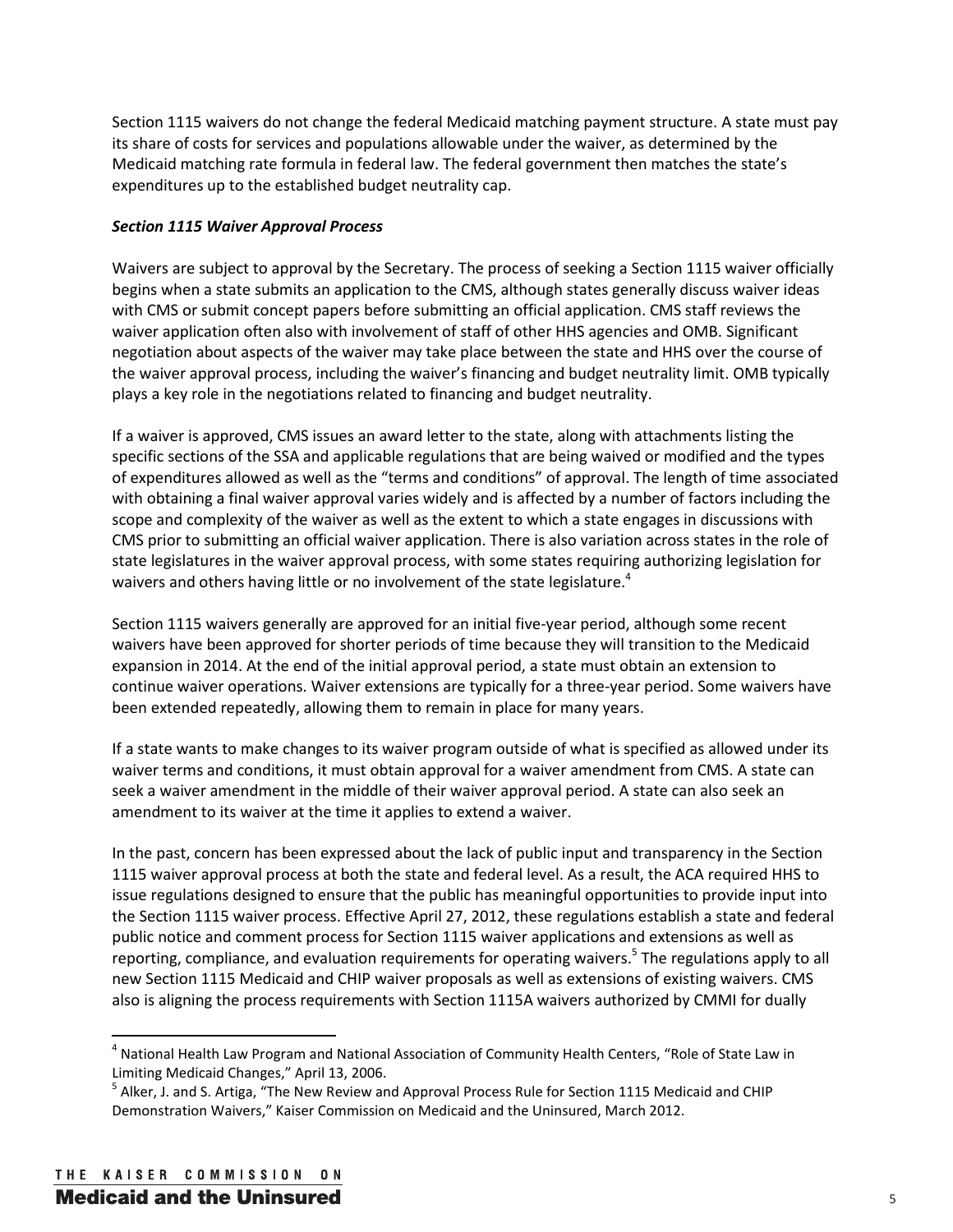eligible beneficiaries.<sup>6</sup> The regulations do not apply to amendments to existing Section 1115 waivers or Section 1915 waivers.

Although the regulations do not apply to waiver amendments, in guidance, CMS has encouraged states to comply with the state public notice and comment process for waiver amendment requests. In addition, effective April 27, 2012, CMS will provide an opportunity for public comment on waiver amendments at the federal level by posting all amendment requests on its website and accepting comments. CMS plans to issue further guidance on how the notice and comment provisions would best be applied at the state and federal levels to waiver amendments.<sup>7</sup>

# **PREVIOUS SECTION 1115 WAIVER ACTIVITY**

Over the years, Section 1115 waivers have provided important opportunities for states to test new coverage approaches in Medicaid, but they have also raised important issues related to impacts on beneficiaries and providers and the balance between federal standards and state flexibility. Several key themes in waiver activity emerged during the 1990s and through the early 2000s.

**Expansions to adults and mandatory managed care.** In the mid-1990s through the early part of 2000, most waivers focused on expanding coverage, often to low-income adults without dependent children who were largely excluded from Medicaid under federal rules prior to the ACA, and implementing broader managed care systems than were permitted under federal Medicaid law. Supported by a flush economy, states used savings from mandatory managed care or redirected Disproportionate Share Hospital funds to help finance expanded coverage. These waivers provided important experience and lessons about the impact of managed care on Medicaid beneficiaries, paving the way for changes in the Balanced Budget Act of 1997 that provided a new state plan option to implement managed care arrangements without a waiver, subject to a framework of federal standards and requirements.

**Health Insurance Flexibility and Accountability waiver initiative.** In 2001, the Bush Administration released a new Health Insurance Flexibility and Accountability (HIFA) waiver initiative, which promoted a streamlined approval process for states using waivers to expand coverage within "current-level" resources and offered states increased flexibility to reduce benefits and charge cost sharing to help finance the expansions. However, states had limited interest and success in expanding coverage under HIFA, and waivers instead began to increasingly focus on cost control as the nation moved into an economic downturn.<sup>8</sup>

**Restructuring with a focus on cost control.** Several years later, a few waivers emerged that restructured Medicaid financing as well as other key elements of the program. These waivers stemmed from continued federal emphasis on and interest among some states in controlling and increasing the predictability of program costs as well as broader ideas about reshaping Medicaid coverage to promote personal responsibility and reflect private market trends. Increasingly focused on cost control and

 $^6$  CMS Fact Sheet, "Improved Review and Approval Process for Section 1115 Medicaid Demonstration Projects," February 22, 2012, http://www.cms.gov/apps/media/press/factsheet.asp?Counter=4284.

 $7$  Centers for Medicare and Medicaid Services, "Revised Review and Approval Process for Section 1115 Demonstrations," SHO# 12-001, April 27, 2012. 8

 $^8$  Artiga, S. and C. Mann, "New Directions for Medicaid Section 1115 Waivers: Policy Implications of Recent Waiver Activity," Kaiser Commission on Medicaid and the Uninsured, March 2005.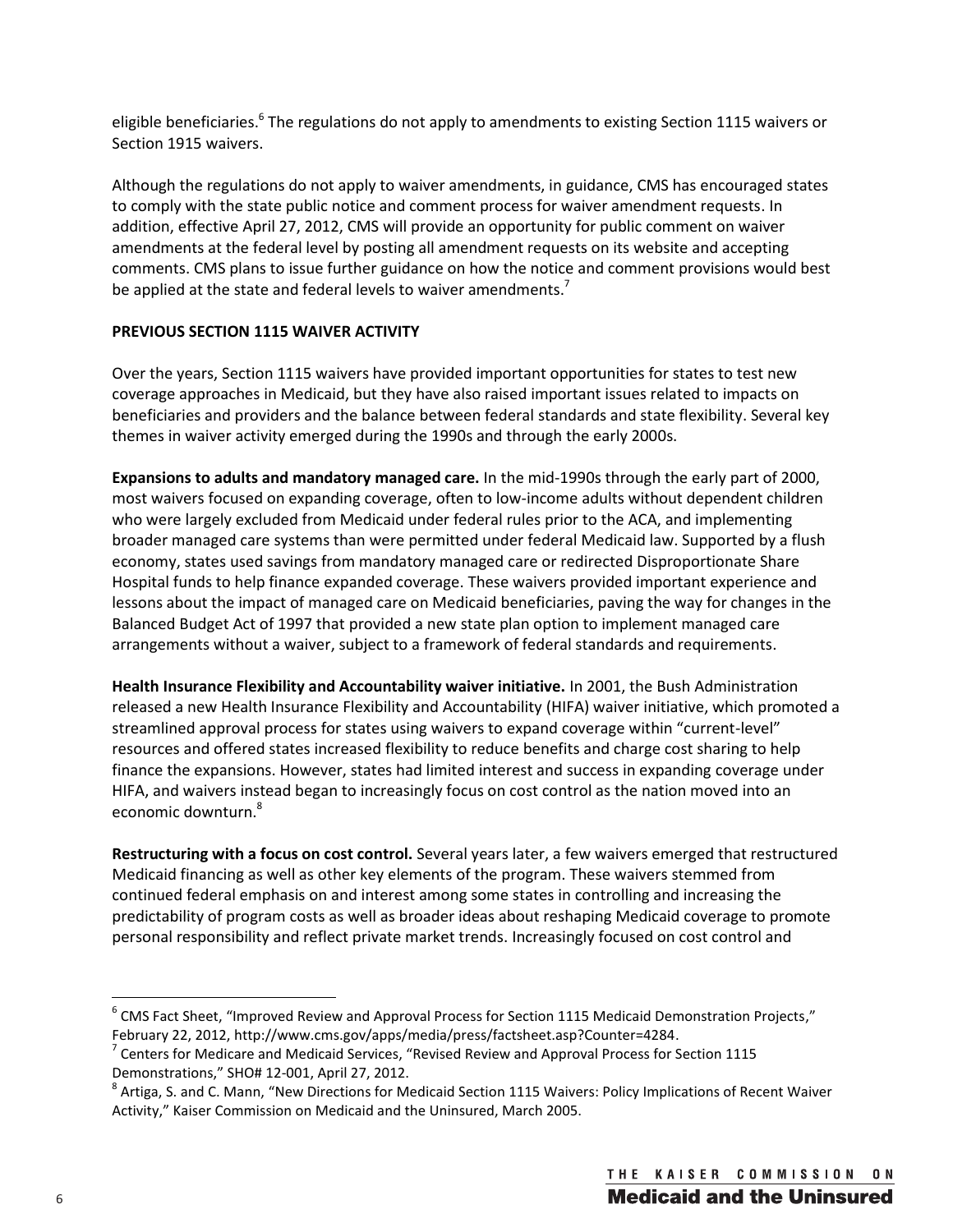restructuring, some waivers led to losses of coverage and/or created new challenges for beneficiaries.<sup>9</sup> However, during the same period, Massachusetts obtained a waiver that enabled it to preserve a key stream of federal financing and supported its broad universal coverage effort without significantly restructuring its Medicaid program.

# **RECENT SECTION 1115 MEDICAID WAIVER ACTIVITY**

Following a relative lull in new Section 1115 waiver activity between 2009 and early 2010, when the Obama Administration first entered office and the focus shifted to health reform, there has been a recent resurgence in Section 1115 waiver activity. While the Administration has not promoted any specific Section 1115 waiver initiatives, a growing number of states have developed new waivers and waiver proposals, reflecting both new opportunities and priorities established by the ACA and continued state focus on limiting costs due to ongoing state budget pressures.

The waivers and waiver proposals vary in their specific goals and approaches, but some key themes are apparent. Following is a summary of these themes based on an analysis of Section 1115 waiver decisions and submitted waiver proposals between January 2010 and April 2012. The analysis focuses on key themes and is not an exhaustive review of all Section 1115 waiver activity over this period. It is notable that many new waiver programs and proposals include changes reflective of several of the key themes identified here (see Appendix A), and, as such, entail significant and broad Medicaid restructuring in these states.

# *Coverage Expansions and Enrollment Simplifications to Prepare for the 2014 Medicaid Expansion*

**Some states are using Section 1115 waivers to get an early start on the 2014 Medicaid expansion**. Prior to the ACA, states could not receive federal Medicaid matching funds to cover non-disabled adults without dependent children, regardless of their income, unless they received a Section 1115 waiver. Moreover, because of budget neutrality requirements, if a state obtained a Section 1115 waiver to expand eligibility to these adults, it could not receive additional federal Medicaid funds for this coverage. Instead, the state had to finance the new coverage by redirecting existing Medicaid funds or from program savings from other sources.

Under the ACA, beginning in 2014, Medicaid eligibility will expand to a national floor of 133% of the federal poverty level (FPL) for nearly all individuals (\$30,657 for a family of four in 2012). The ACA also provided states an option, effective April 2010, to get an early start on this expansion and receive federal Medicaid matching funds to cover adults with incomes up to 133% FPL. In addition, subject to federal approval, states may still expand coverage to adults through a Section 1115 waiver and are no longer restricted from receiving additional federal funds to finance the expanded coverage.<sup>10</sup>

Since the enactment of the ACA, seven states (CA, CO, DC, MN, MO, NJ, and WA) have obtained Section 1115 waivers to expand Medicaid to adults in preparation for the 2014 coverage expansion. Nearly all of these states previously covered some low-income adults through solely state- or county-funded

<sup>&</sup>lt;sup>9</sup> Artiga, S., "The Role of Section 1115 Waivers in Medicaid and CHIP: Looking Back and Looking Forward," Kaiser Commission on Medicaid and the Uninsured, March 2009.

 $10$  Under longstanding policy, waiver expansions that cover groups that could be covered under Medicaid without a waiver are considered "pass throughs." States do not have to find offsetting savings to cover such groups, but their waiver payments still are brought under the budget neutrality cap.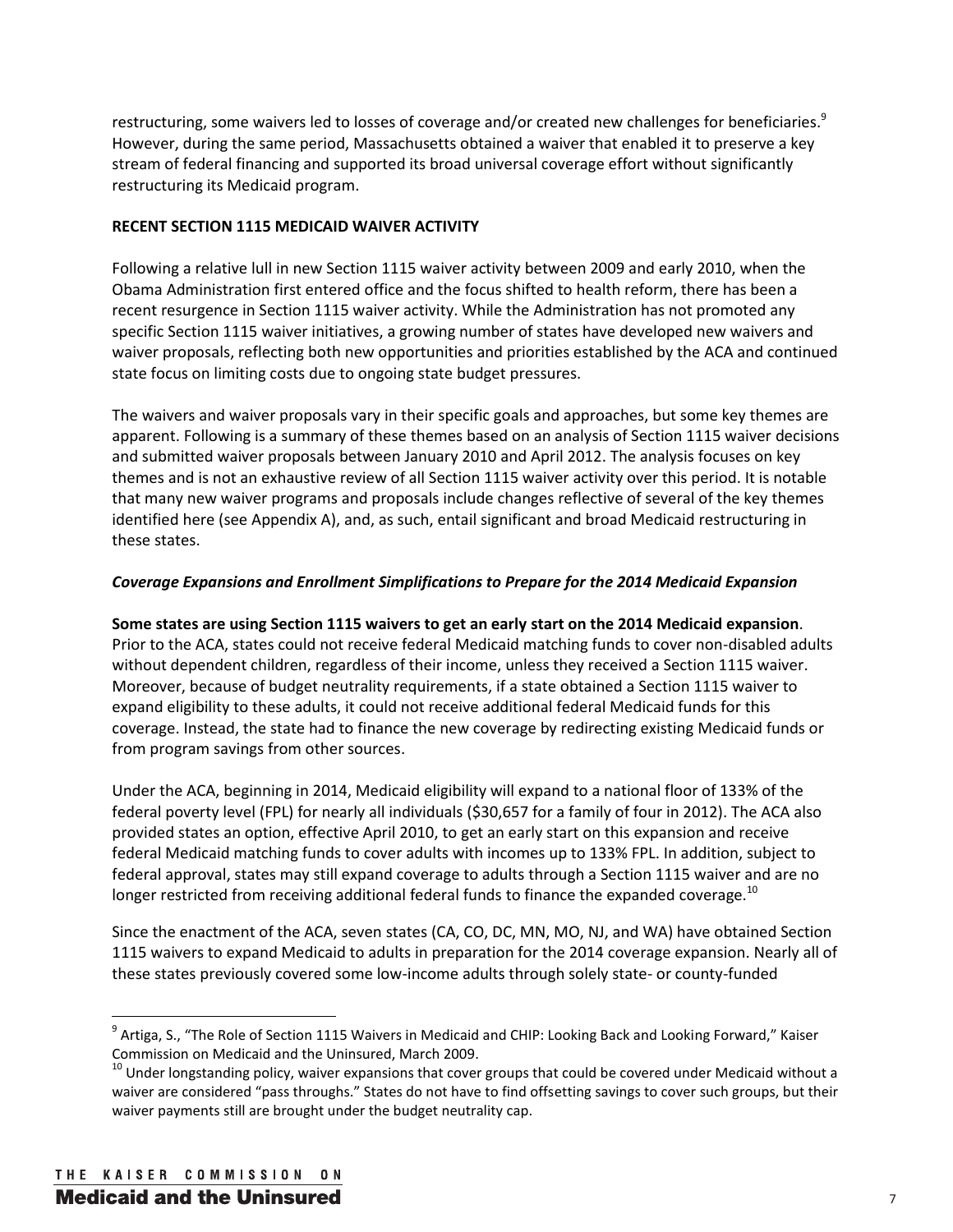programs. By moving this coverage to Medicaid and securing federal financing, the states were able to preserve and, in some cases, expand and strengthen coverage for low-income adults. In addition, they are gaining key experience reaching, enrolling, and providing care to low-income adults that will help inform their and other states' outreach and enrollment efforts for 2014.

These states are implementing their expansions through Section 1115 waiver authority rather than through the new ACA state plan option because they are expanding in ways that do not meet the federal rules for the new option, for example, by providing coverage to adults above 133% FPL (CA, DC, MN), implementing the expansion on a county rather than statewide basis (CA, MO), providing more limited benefits and/or charging higher cost sharing than otherwise allowed (CA, MN), and/or limiting enrollment of eligible individuals (CA, CO, MN, NJ, WA). Several other states (AR, IL, and OH) have pending waiver proposals for similar expansions.

## **States have also recently obtained waiver authority to simplify enrollment and renewal processes.**

Many states are using existing state plan options that do not a require a waiver to streamline their Medicaid and CHIP eligibility and enrollment processes in order to gain efficiencies and reduce burdens on families and administrative staff.<sup>11</sup> These changes also lay the groundwork for 2014, when states will provide new streamlined and technology-driven enrollment and renewal processes for Medicaid, CHIP, and other insurance affordability programs.

To date, many of these simplifications have focused on children, in part, reflecting greater flexibility under federal rules to simplify processes for children relative to their parents and other adults covered by Medicaid. However, two states recently obtained Section 1115 waiver authority to apply simplifications that are only available to children under current federal rules to some adults. Specifically, Massachusetts received waiver approval to renew Medicaid coverage for parents using express lane eligibility (ELE). ELE allows a state to conduct Medicaid enrollments or renewals using eligibility information from other public programs or the state tax or revenue department, eliminating the need for families to provide the same information to multiple agencies. In addition, New York received waiver approval to provide 12-months continuous eligibility to parents, pregnant women, and certain other adults in Medicaid. Continuous eligibility enables individuals to maintain coverage for a 12-month period regardless of fluctuations in their income, helping to reduce churning into and out of coverage and promoting more reliable access to care.

Moreover, in the preamble to the release of the final regulations to implement the ACA provisions related to Medicaid eligibility and enrollment, CMS identified ELE and 12-month continuous eligibility for adults as enrollment simplifications that states could pursue under Section 1115 authority.<sup>12</sup> CMS also indicated a willingness to work with states on developing waivers that would allow them to apply new

<sup>&</sup>lt;sup>11</sup> Heberlein, M., et al., "Performing Under Pressure: Annual Findings of a 50-State Survey of Eligibility, Enrollment, Renewal, and Cost-Sharing Policies in Medicaid and CHIP, 2011-2012," Kaiser Commission on Medicaid and the Uninsured, January 2012.

 $12$  ELE authority for children extends through the timeframe that CHIP has been reauthorized, until September 30, 2013. The preamble indicates that the ACA does not provide authority to extend ELE to adults or beyond the sunset date of September 30, 2013, but that states may be able to develop similar processes through a Section 1115 waiver. "Medicaid Program; Eligibility Changes Under the Affordable Care Act of 2010 (Final rule; Interim final rule)." 77 Fed. Reg. 17157, 17171 (March 23, 2012) .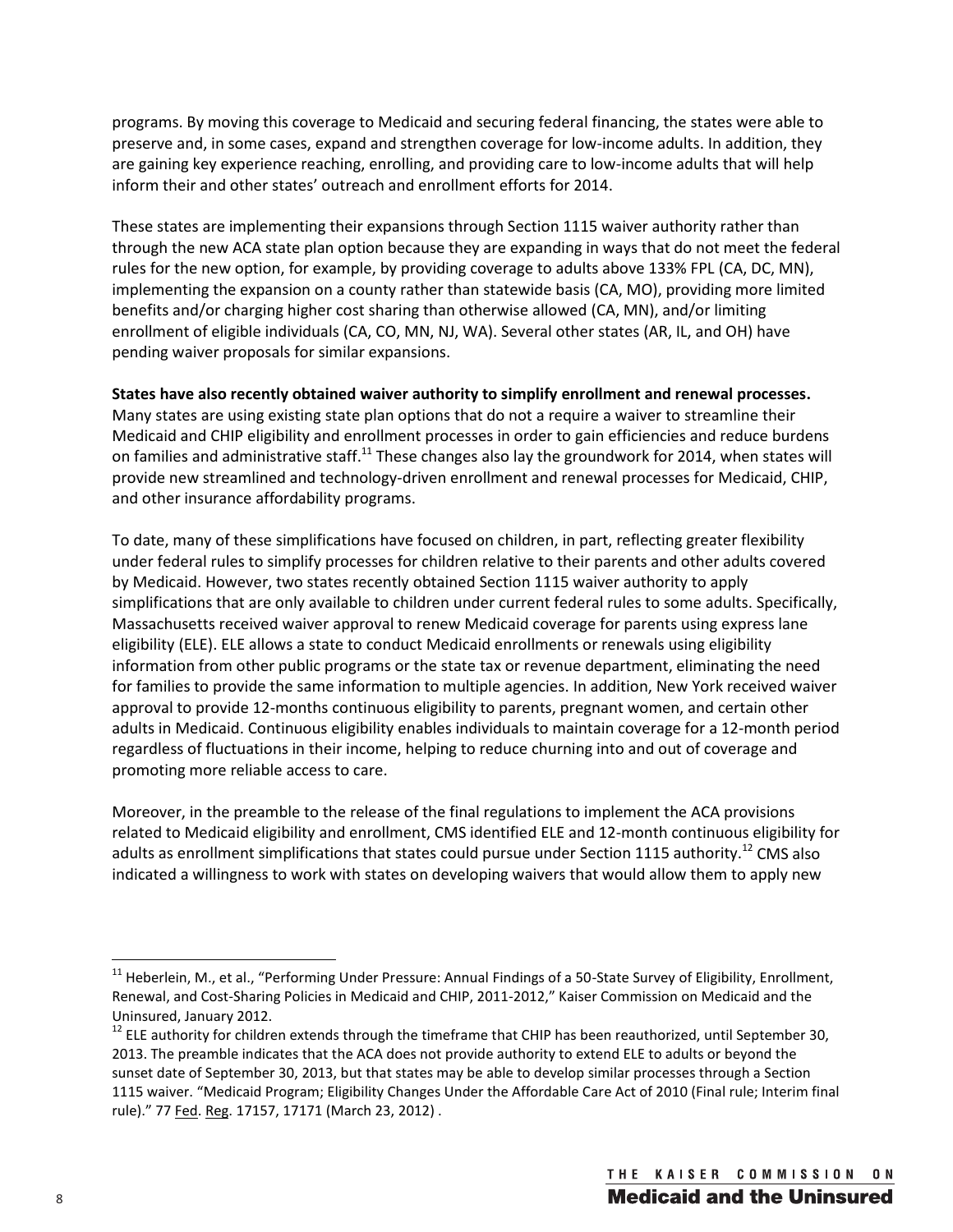income determination methods that will be implemented for most Medicaid enrollees in 2014 to groups that are otherwise excluded from the new methods. $^{13}$ 

# *Eligibility and Enrollment Restrictions*

**Current federal rules require states to maintain eligibility levels and enrollment processes that were in place at the time the ACA was enacted, until 2014 for adults and until 2019 for children.** This requirement is designed to preserve the base of coverage upon which the coverage expansions in the ACA will build. There is a limited exception to this requirement that allows a state to eliminate coverage for parents and other non-disabled adults with incomes above 133% FPL if the state is facing a documented budget deficit. In addition, a state is not required to extend coverage provided through an existing waiver when the waiver expires. Because of this requirement, a state would need a waiver to roll back eligibility or enrollment or renewal policies outside of restricting coverage under the budget deficit exception or when a waiver expires.

**Four states received approval to implement eligibility restrictions when their waivers expired or under the budget deficit exception for adults with incomes above 133% FPL.** When Arizona's previous Section 1115 waiver program expired (and it negotiated a new waiver), the state ended its Medically Needy program and closed enrollment for adults who were solely covered under waiver authority. In addition, Nevada eliminated coverage for a small number of pregnant women and parents when its waiver expired. Further, Hawaii received approval to eliminate coverage for adults above 133% FPL covered through its waiver program, and Wisconsin received approval to implement eligibility and enrollment restrictions for adults above 133% FPL covered under its waiver since these adults could otherwise have their coverage eliminated. These restrictions include denying Medicaid eligibility for some adults who have access to "affordable" employer sponsored insurance, increasing premiums, and extending the lock-out period from six to twelve months for adults who lose coverage due to unpaid premiums.

**Other proposed eligibility and enrollment restrictions have not been approved, and the Secretary of HHS has indicated that she will not waive the requirement to maintain eligibility and enrollment.14** As part of negotiations for its new waiver, Arizona also proposed closing enrollment to some poor parents, further reducing enrollment for childless adults, eliminating Emergency Medicaid coverage for noncitizens, and moving from a 12-month to a 6-month renewal period for parents and childless adults. These proposed changes were not allowed as part of the new waiver approval. In addition, Wisconsin sought to apply its eligibility and enrollment restrictions to additional populations beyond adults with incomes over 133% FPL, including children, but CMS indicated that it would only approve changes for the adults over 133% FPL whose coverage could be eliminated under the budget deficit exception.

## *Premium and Cost Sharing Increases*

**States also have been seeking Section 1115 waiver authority to charge higher premiums and cost sharing.** These changes are being pursued with goals of both reducing program costs and increasing "personal responsibility" among enrollees. Under federal rules, states may impose some premiums and

<sup>&</sup>lt;sup>13</sup> "Medicaid Program; Eligibility Changes Under the Affordable Care Act of 2010 (Final rule; Interim final rule)." 77 Fed. Reg. 17150-51 (March 23, 2012) .<br><sup>14</sup> "Sebelius: HHS will not waive maintenance of effort requirements for any state," Wisconsin Health News, April

<sup>12, 2012,</sup> http://wisconsinhealthnews.com/topstories/sebelius-hhs-will-not-waive-maintenance-of-effortrequirements-for-any-state.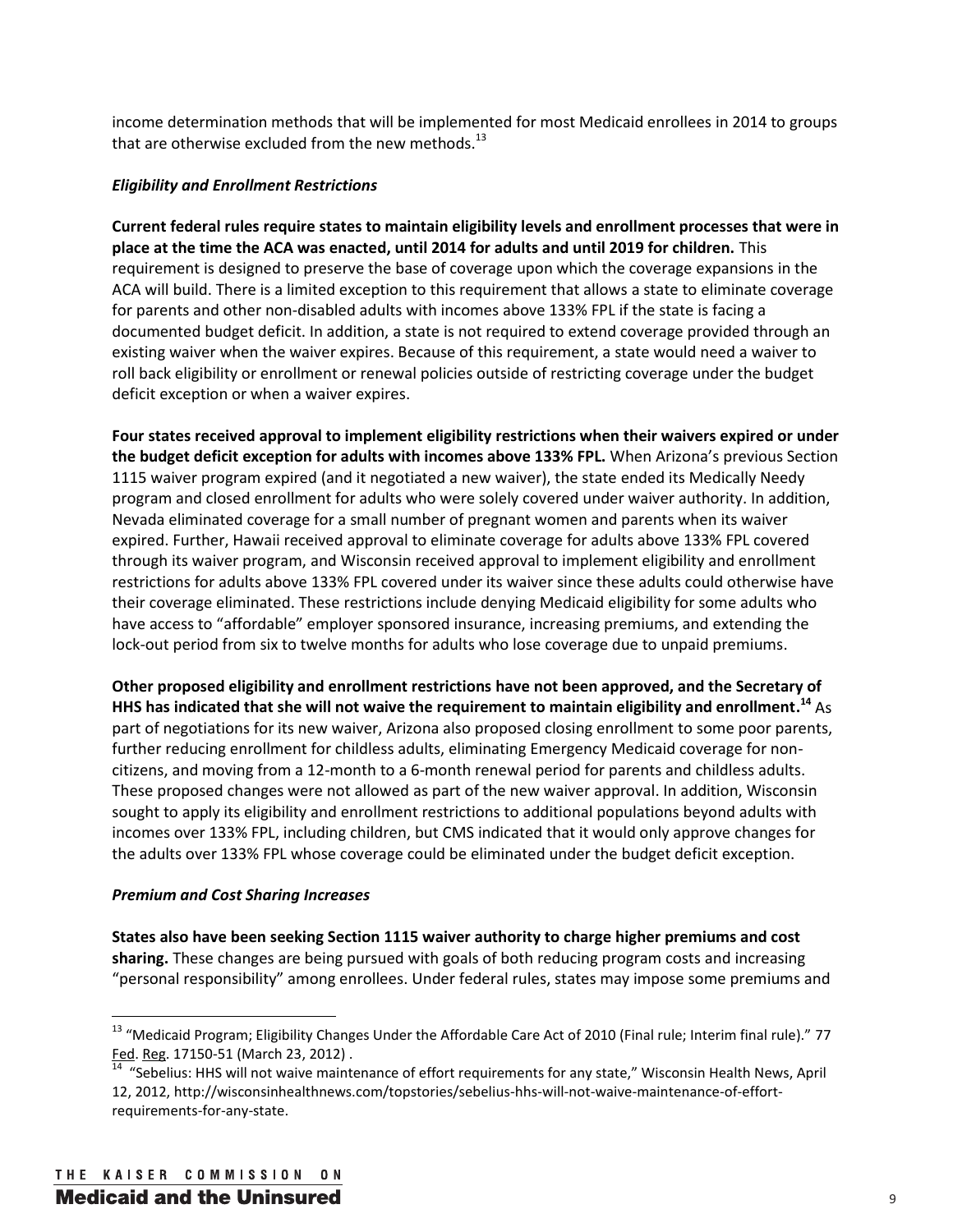cost-sharing on specified populations. However, the amounts states are permitted to charge and the groups whom they may charge are limited to help assure individuals' ability to access needed care. Further, under the current requirement to maintain eligibility and enrollment policies, states generally cannot increase premiums above the levels that were in place at the time the ACA was enacted. States do, however, have the option to increase cost-sharing up to the federally allowable amounts without a waiver.

**In the past, some states have obtained Section 1115 waiver authority to charge premiums and cost sharing in ways not otherwise allowed under federal rules, but the Secretary's authority to approve higher cost-sharing under Section 1115 has been the subject of recent litigation**. Specifically, the August 2011 Ninth Circuit Court of Appeals decision in *Newton-Nations et al. v. Bethlach and Sebelius*, reversed the HHS Secretary's 2003 decision to allow Arizona to charge higher copayments for certain groups under its Section 1115 waiver. Moreover, in its analysis, the court asserted that the Secretary must determine that a cost-sharing proposal under a Section 1115 waiver has value as a demonstration, experimental, or pilot project and that a simple benefits cut that may save money but has no research or experimental goal is not sufficient. The court also determined that Section 1115 obligates the Secretary to evaluate the potential impact of the cost sharing proposal on enrollees. Finally, the court questioned whether Arizona's project could have experimental, pilot, or demonstration value given the longstanding and significant body of research that has consistently concluded that copayments cause low-income people to forego medically necessary care.<sup>15</sup>

**Since the court ruling, there have been several Section 1115 waiver decisions related to premium and cost-sharing increases.** The new Arizona waiver approved in 2011 allows the state to charge some higher cost sharing for adults, but the waiver approval noted that the cost sharing was necessary to prevent the state from implementing other actions such as reducing coverage for the population. Moreover, several hypotheses related to the impact of the copayments were identified that will be tested as part of the waiver.<sup>16</sup> In addition, as noted, Wisconsin received approval to increase premiums for some adults with incomes above 133% of poverty who could otherwise have their coverage eliminated.

Other Section 1115 waiver proposals to charge higher premiums and cost sharing than otherwise allowed under federal rules have not been approved, including cost sharing increases for children, pregnant women, and parents that were included in the Arizona waiver proposal, a waiver amendment request from California to charge copayments for the vast majority of Medicaid beneficiaries, and a proposal from Florida to charge a \$10 monthly premium and a \$100 copayment for non-emergent use of the emergency room for most Medicaid beneficiaries. In addition, CMS officials indicated to Utah that it would not approve higher cost sharing amounts included in a broad Section 1115 waiver proposal.<sup>17</sup>

<sup>&</sup>lt;sup>15</sup> National Health Law Program, "Q&A: Limiting the Cost Sharing in Medicaid-Funded Programs," October 2011.<br><sup>16</sup> These include: how utilization of needed preventive, primary care, and treatment services will be affected

what extent the imposition of pharmacy copayments and copayments related to non-emergent use of emergency rooms ensure appropriate utilization of emergency room care and appropriate utilization of cost and clinically effective generic and brand name drugs; whether the mandatory copayments affect per capita state and federal expenditures in the short and long-term; and whether there is any impact on physician participation or physician willingness to accept appointments.

 $17$  Utah's waiver proposal is no longer active; however, the state is now pursuing other changes originally proposed in the waiver through other authorities.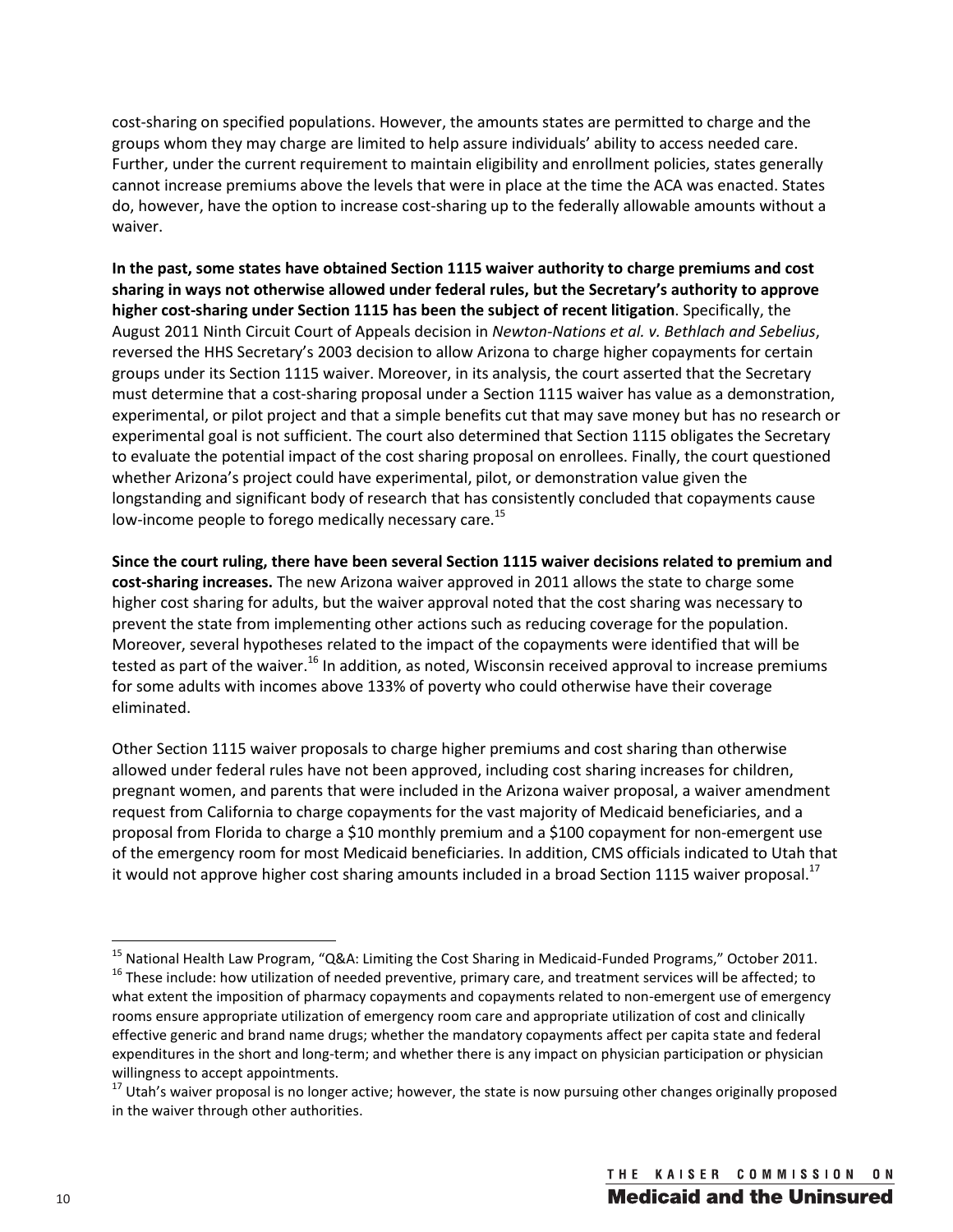In denying these proposals, CMS indicated that the proposed premium and cost sharing amounts were not consistent with federal premium and cost sharing rules. Moreover, CMS noted that to impose higher cost sharing than otherwise allowed a state would need to meet the separate cost sharing waiver requirements under Section 1916(f). As noted, under Section 1916(f), a state may seek a demonstration waiver to charge cost sharing above allowable amounts if the state meets specific requirements and criteria, including testing a unique and previously untested use of copayments and limiting the demonstration to no longer than two years. However, to date, states have not pursued these waivers.

## *Payment and Delivery System Restructuring*

**Over the past several decades, states have increasingly utilized managed care models in Medicaid through a combination of state plan options, Section 1115 waivers, and Section 1915 waivers.** Use of managed care has largely focused on low-income families and children and certain services, such as mental health or long-term services and supports, have often been carved out of managed care and provided on a fee-for-service basis, or, in some cases, through a separate managed long-term care arrangement. $^{18}$ 

**A number of states are now seeking to expand managed care to high-need populations and to move additional services into managed care plans under Section 1115 waiver authority.** For example, under approved Section 1115 waivers, California and Texas are both expanding managed care to elderly and disabled enrollees. In addition, Delaware and New York obtained waiver amendments to require some previously exempt high-need individuals to enroll in managed care. Further, Florida, Kansas, New Jersey, New Mexico, and Oregon all have waiver proposals that would move elderly and disabled enrollees into managed care. In addition the approved amendment in Delaware and several other pending waiver proposals (KS, NJ, NY, NM, and OR) expand managed care to more services, including long-term services and supports. States are pursuing these changes with goals of improving the coordination and integration of care and achieving cost savings. However, the extent to which these goals will be achieved remains to be seen. To date, there is very limited evidence of savings and states have very limited experience with managed care for people with disabilities and managed long-term services and supports.<sup>19</sup>

**States are also utilizing Section 1115 waiver authority to support safety-net delivery system improvements.** Approved waiver initiatives in California, Texas, Massachusetts, and Florida make federal matching funds available for safety-net pools that will be used to cover both uncompensated care costs and hospital delivery system improvement initiatives. These improvement initiatives include infrastructure development, new care delivery models (e.g., medical homes, chronic disease management), and quality improvement projects. New Mexico also has proposed a similar initiative in its pending waiver application.

**In addition, states are seeking other restructuring of payment and delivery systems focused on coordinating care and changing financial incentives for plans and providers.** A number of pending waiver proposals include a focus on connecting individuals to a medical or health home and providing

 $18$  Gifford, K., et al., "A Profile of Medicaid Managed Care Programs in 2010: Findings from a 50-State Survey," Kaiser Commission on Medicaid and the Uninsured, September 2011.

 $19$  Connolly, J. and J. Paradise, "People with Disabilities and Medicaid Managed Care: Key Issues to Consider," Kaiser Commission on Medicaid and the Uninsured, February 2012 and Summer, L. "Examining Medicaid Managed Long-Term Service and Support Programs: Key Issues to Consider," October 2011.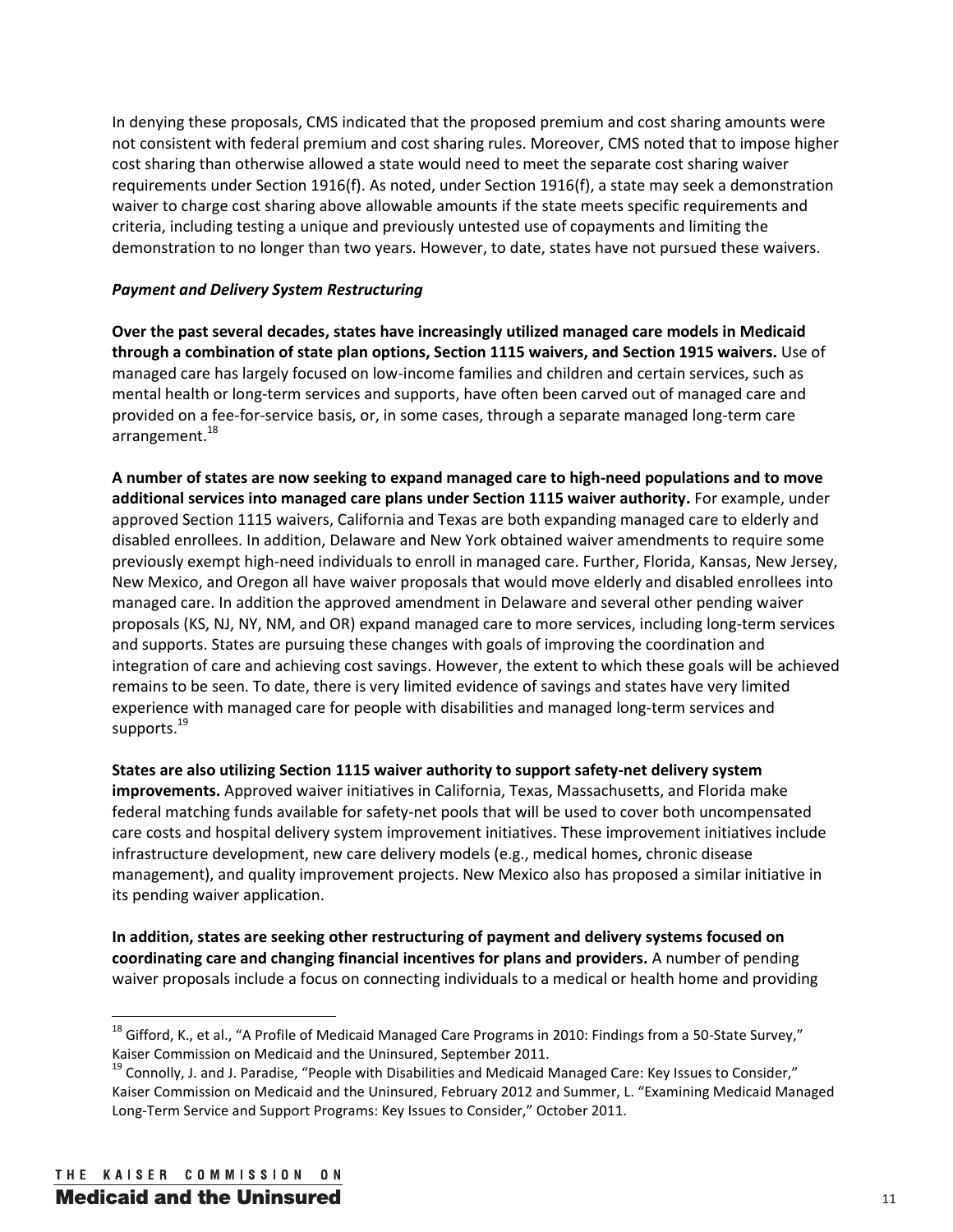case management and care coordination services, particularly for high need populations (AZ, NJ, NV, NM, and OR). In addition, several proposed waivers seek to establish coordinated sets of providers and make them accountable for care and outcomes of enrollees (NJ, NV, and OR) and to change payments and/or create financial incentives for providers and plans to focus on episodes of care or outcomes (KS, NJ, NM, and OR). Many of these states are concurrently pursuing related initiatives through state plan options that do not require waiver authority, such as the new "health homes" option, and/or through the new duals integration initiative through the CMMI under Section 1115A authority.<sup>20</sup>

**Many of the managed care expansions and payment and delivery system changes include a focus on individuals who are dually eligible for both Medicaid and Medicare.** The approved managed care expansion in Delaware and Texas as well as proposals in several other states (FL, KS, NJ) would newly require dual eligibles to enroll in managed care plans. In addition, many of the other proposed delivery and payment system changes would include dual eligibles. As such there will likely be significant interactions between these Section 1115 waivers and the developing duals integration projects under Section 1115A authority through CMMI.

# **IMPLICATIONS**

These key themes in recent waiver activity have a number of important implications, including the following:

**Some states are using Section 1115 waiver authority to lay important groundwork for reform**. Several states are utilizing Section 1115 waiver authority to get a jump start on enrolling low-income adults into Medicaid prior to the broad Medicaid and exchange coverage expansions in 2014. These early Medicaid expansions have helped these states preserve and strengthen coverage options for low-income adults today and provide the opportunity to learn key lessons about reaching, enrolling, and providing care to low-income adults that will help inform these and other states' efforts to implement the broad Medicaid expansion in 2014. Moreover, as noted, several states are implementing waiver initiatives to support safety-net delivery system improvements that include capacity building, infrastructure developments, and a focus on quality improvement. These initiatives will likely help prepare these delivery systems for the increased demand for care when coverage expands in 2014.

**Given the focus on high-need Medicaid enrollees in recent Section 1115 waivers, it will be important to closely monitor impacts on their access to and quality of care.** As noted, many recent waivers and waiver proposals seek to shift elderly and disabled individuals into managed care arrangements, as well as move more services, including long-term services and supports, into managed care contracts. Moreover, other payment and delivery changes proposed in many waivers would impact these groups. Given the significant health care needs of these individuals and states' limited experiences covering these populations and services through managed care, it will be important to closely monitor the effects of these changes on their care, including the adequacy of their provider networks and their ability to access to necessary services, including home and community-based long-term services and supports. To ensure these individuals have appropriate access to the wide array of specialists and services necessary to meet their diverse needs, it will be important for states to establish capitation rates that are sufficient to enable plans to recruit the necessary provider networks. In addition, special outreach and assistance

 $^{20}$  Musumeci, MB.; Connolly, J.; Howard, J. and G. Jacobson, "Proposed Models to Integrate Medicare and Medicaid Benefits for Dual Eligibles: A Look at the 15 State Design Contracts Funded by CMS," Kaiser Commission on Medicaid and the Uninsured, August 2011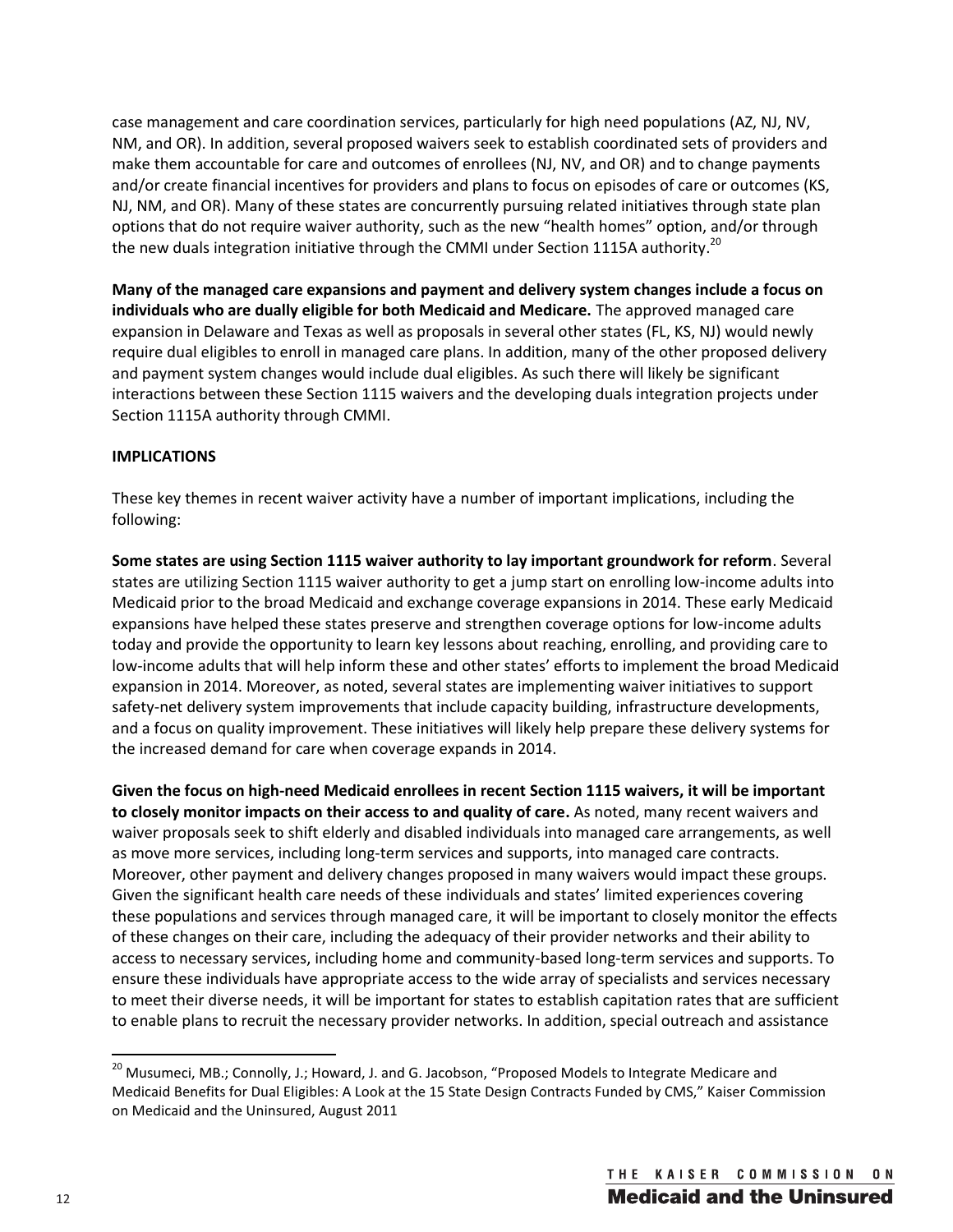will be necessary to ensure that beneficiaries understand managed care, select a plan well-suited to their needs, and can effectively access needed services.

Early experience from California's enrollment of seniors and people with disabilities into managed care points to some potential challenges in these areas. For example, between June 2011 and February 2012, about 60 percent of enrollees were automatically enrolled in a plan rather than affirmatively choosing a plan.<sup>21</sup> Moreover, although individuals can continue to receive services from out-of-network providers for 12 months, there have been reports of beneficiaries having difficulty accessing this care, even with assistance, which has led to significant disruptions in their care.<sup>22</sup>

**Many recent Section 1115 waivers and waiver proposals shift risks and responsibilities from the state to plans and providers, increasing the importance of strong state oversight and beneficiary protections.** The focus on moving more enrollees and services to managed care and changing delivery and payment arrangements, particularly for high-need individuals, shifts more risks and responsibilities to plans and providers. Accordingly it will be increasingly important for states to provide strong oversight of plans and providers. Core components of effective oversight include explicit contract language about plans' responsibilities, a focus on performance measurement, and mechanisms that provide for ongoing feedback from consumers and providers to help monitor program operations.<sup>23</sup> A key challenge to oversight is that, to date, few standardized access and quality measures tailored to capture the special needs of people with disabilities have been developed or tested. Nor have standard quality measures been developed for long-term services and supports.<sup>24</sup> Moreover, it also will be important for states to establish strong beneficiary protections as well as avenues of recourse that beneficiaries can utilize if they are experiencing problems.<sup>25</sup>

**Particularly as more Section 1115 waivers include high-need and high-cost beneficiaries, the share of Medicaid program enrollees and expenditures under Section 1115 waiver authority could significantly increase.** As a result, a larger share of states' Medicaid programs would be governed by the special terms and conditions and budget neutrality agreements of Section 1115 waivers rather than the statutory rules established by the Congress. An expansion in the role of waivers in the program could increase state program variation and raises important considerations related to the balance of federal standards and state flexibility in the program. Moreover, given the scope and scale of many recent waivers and waiver proposals, it is important to consider whether some aspects of waivers could be implemented through other program authorities, such as state plan options or other waivers, and the implications of making such changes under Section 1115 versus through an alternative authority. For example, the type of authority under which a program change is made can impact the approval process, public notice and input requirements, and beneficiary rights and protections.

<sup>&</sup>lt;sup>21</sup> California Department of Health Care Services, "Managed Care Implementation for Seniors and Persons with Disabilities Monitoring Dashboard," May 2012, 1.1 Enrollment Summary, p. 1

http://www.dhcs.ca.gov/individuals/Documents/MMCD\_SPD/ChartsRptsData/SPD\_Dashboard.pdf. <sup>22</sup> Gorn, D., "Clashing View of Transition for Seniors, Disabled," California Healthline, December 12, 2011,

http://www.californiahealthline.org/capitol-desk/2011/12/accusations-anger-spill-over-at-hearing.aspx.<br><sup>23</sup> Connolly, J. and J. Paradise, "People with Disabilities and Medicaid Managed Care: Key Issues to Consider,"

Kaiser Commission on Medicaid and the Uninsured, February 2012.

<sup>&</sup>lt;sup>24</sup> Summer, L., "Examining Medicaid Managed Long-Term Service and Support Programs: Key Issues to Consider," Kaiser Commission on Medicaid and the Uninsured, October 2011.

<sup>&</sup>lt;sup>25</sup> Musumeci, MB., "A Guide to the Medicaid Appeals Process," Kaiser Commission on Medicaid and the Uninsured, March 2012.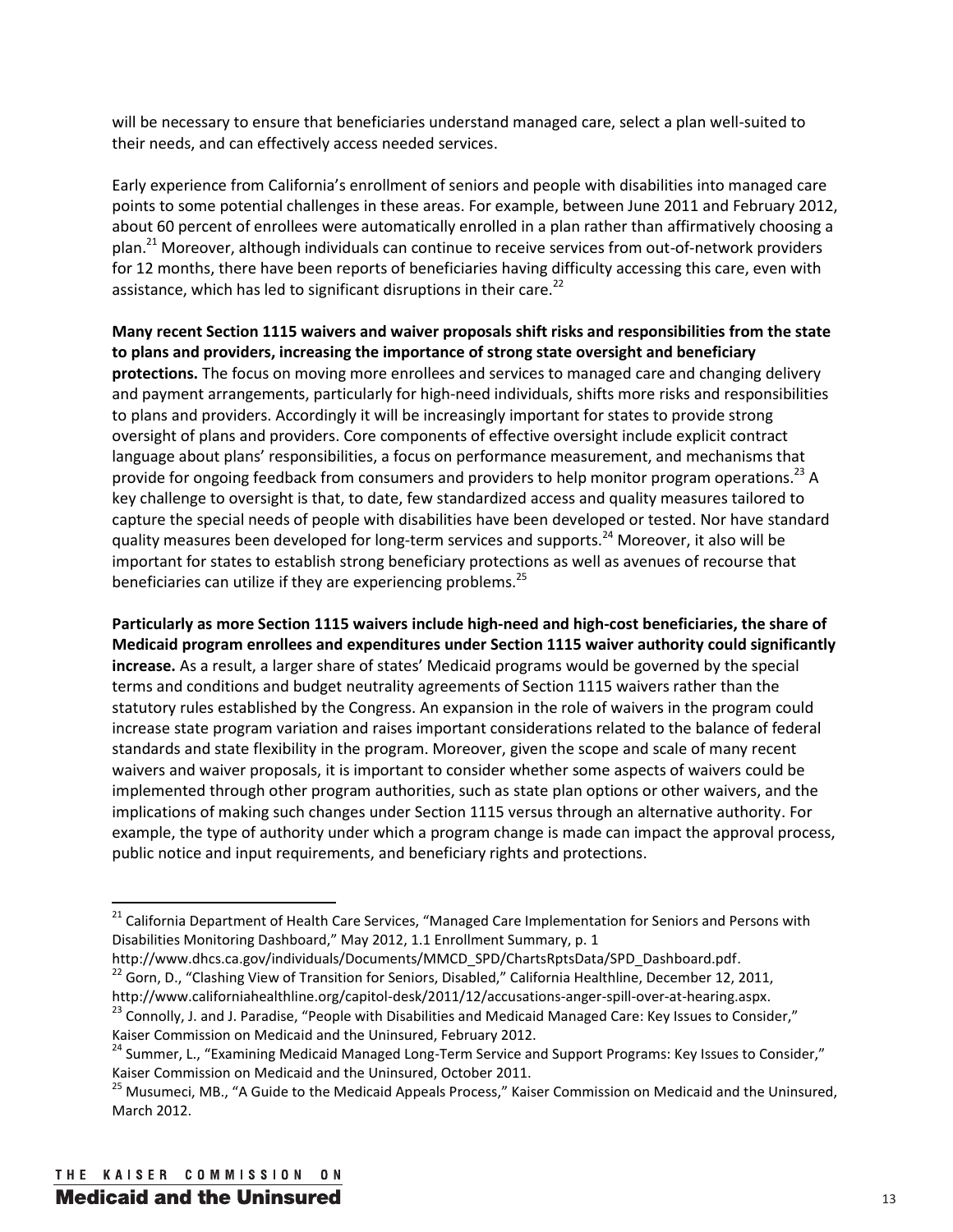**To ensure Section 1115 waivers fulfill their purpose as research and demonstrations projects, it will be important to evaluate their impacts.** Waivers are intended to be research and demonstration projects, and federal law requires that they be formally evaluated. In the early- to mid-1990s, when an increasing number of states sought waivers, there was some formal evaluation, including several federally-funded multi-state evaluations conducted by independent contractors. However, as the volume of waivers increased and research budgets became more constrained, focus turned away from federally-funded, multi-state waiver evaluations toward state-specific, state-funded evaluations. Looking ahead, evaluations of new waivers will be important for understanding their impacts and the extent to which they achieve their intended goals. Consistent with earlier practices and federal law, recent waivers include requirements for the states to conduct evaluations, but to date, there has been no indication of plans for federally-funded evaluations. Ensuring that evaluations occur and making evaluation findings publicly available will be important for enabling researchers, policymakers, and other stakeholders to identify and examine lessons learned from these waiver experiences.

**States are pursuing significant Medicaid program changes at the same time they are preparing for implementation of reform.** A number of states are seeking Section 1115 waiver authority to implement significant Medicaid program changes, particularly related to delivery of and payment for care. At the same time, many states are also preparing for implementation of health reform, for example, by upgrading Medicaid eligibility and enrollment systems and developing new health insurance exchanges. Both of these sets of changes will require significant administrative time and resources, as well as efforts by key stakeholders related to planning and implementation. While these efforts may often be complementary and mutually reinforcing, states pursuing multiple initiatives simultaneously will likely face the need to balance and coordinate resources across their efforts.

## **Conclusion**

In conclusion, a number of states have recently received new Section 1115 waivers or waiver amendments or have pending waiver proposals. While the specifics of each waiver initiative vary, there are some key themes emerging. Recent Section 1115 waiver decisions indicate the Secretary's willingness to approve early expansion and enrollment simplification initiatives as well as managed care expansions, safety-net delivery system improvement initiatives, and other delivery and payment reforms under Section 1115 authority. In contrast, several recent waiver proposals to reduce costs by restricting eligibility and enrollment and increasing premiums and cost sharing have not been approved.

Waivers can provide states significant flexibility in how they operate their programs and can have a significant impact on program financing. As waiver activity continues, it will be important to monitor the potential impacts on enrollees, particularly high need enrollees who are the focus of many emerging initiatives. In addition, it will be important to consider how the waiver changes affect the state role in administering the Medicaid program and the balance between state flexibility and federal standards.

This brief was prepared by Samantha Artiga of the Kaiser Family Foundation's Commission on Medicaid and the Uninsured. The author extends thanks to Joan Alker of the Georgetown University Center for Children and Families; Judy Solomon of the Center on Budget and Policy Priorities; and Andy Schneider, consultant to the Commission for their helpful comments.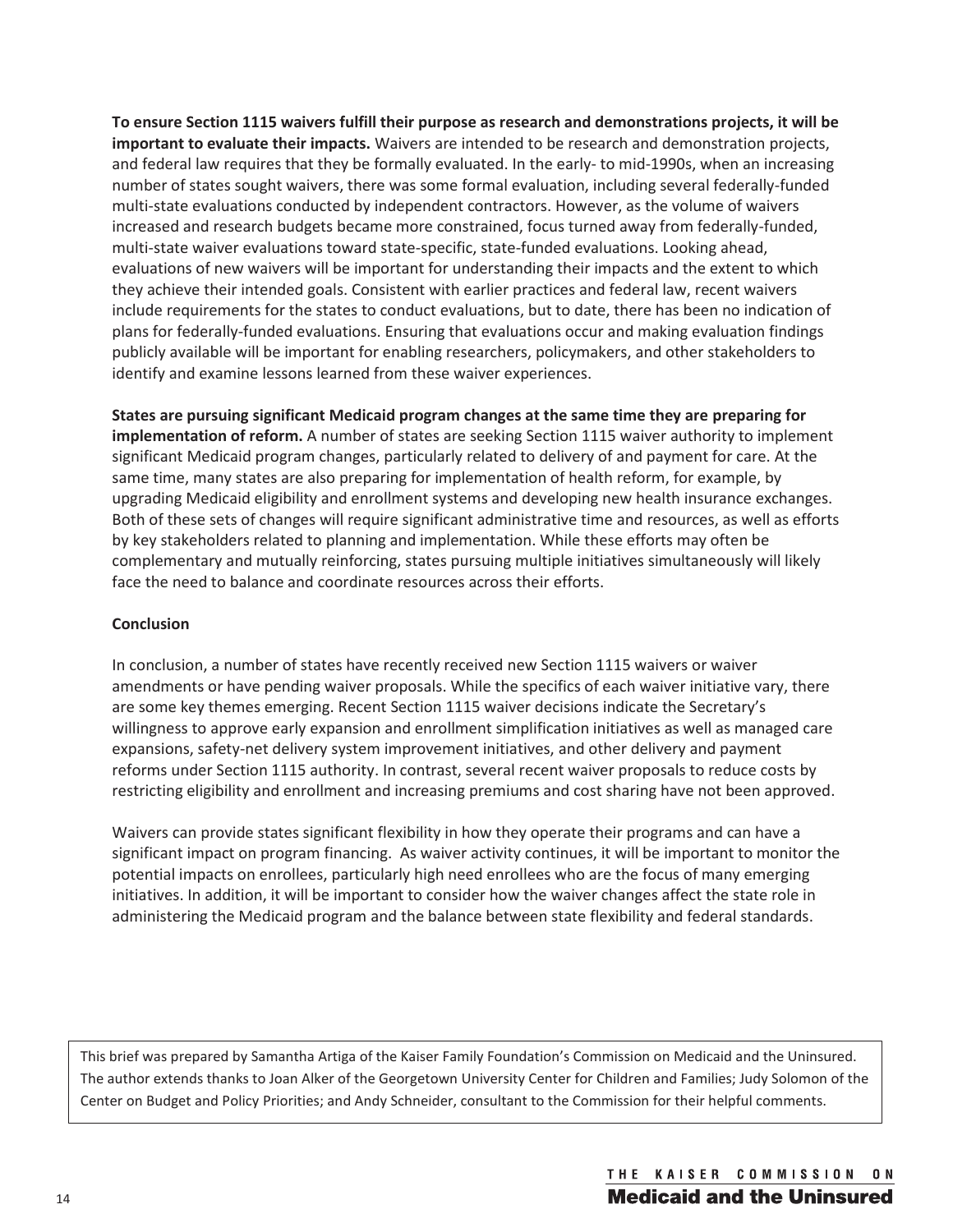|                             | Key Themes in Section 1115             |                                                  | Waiver Decisions and Submitted Waiver Proposals, January 2010-April 2012<br><b>Appendix A:</b> |                                 | Expansion of Managed Care to:         | Pool to Support                              |                                                       |
|-----------------------------|----------------------------------------|--------------------------------------------------|------------------------------------------------------------------------------------------------|---------------------------------|---------------------------------------|----------------------------------------------|-------------------------------------------------------|
|                             | Expansion to<br><b>Adults</b><br>Early | Eligibility and/or<br>Restrictions<br>Enrollment | Premium and/or<br>Cost Sharing<br>Increases                                                    | Populations<br><b>High Need</b> | Services and<br>Long-Term<br>Supports | Delivery System<br>Improvement<br>Safety-Net | Other Delivery and<br>Payment System<br>Restructuring |
| Arkansas                    | Proposed                               |                                                  |                                                                                                |                                 |                                       |                                              |                                                       |
| Arizona                     |                                        | Some Approved<br>Some Denied                     | Some Approved<br>Some Denied                                                                   |                                 |                                       |                                              | Proposed                                              |
| California                  | Approved                               |                                                  | Denied                                                                                         | Approved                        |                                       | Approved                                     |                                                       |
| Colorado                    | Approved                               |                                                  |                                                                                                |                                 |                                       |                                              |                                                       |
| <b>District of Columbia</b> | Approved                               |                                                  |                                                                                                |                                 |                                       |                                              |                                                       |
| <b>Delaware</b>             |                                        |                                                  |                                                                                                | Approved                        | Approved                              |                                              |                                                       |
| Florida                     |                                        |                                                  | Denied                                                                                         | Proposed                        |                                       | Approved                                     |                                                       |
| lllinois<br>Hawaii          | Proposed**                             | ਹੁ<br>Approve                                    |                                                                                                |                                 |                                       |                                              |                                                       |
| Kansas                      |                                        |                                                  |                                                                                                | Proposed                        | Proposed                              |                                              | Proposed                                              |
| Massachusetts               |                                        |                                                  |                                                                                                |                                 |                                       | Approved                                     |                                                       |
| Minnesota                   | Approved                               |                                                  |                                                                                                |                                 |                                       |                                              |                                                       |
| Missouri                    | Approved**                             |                                                  |                                                                                                |                                 |                                       |                                              |                                                       |
| New Jersey<br>Nevada        |                                        |                                                  |                                                                                                |                                 |                                       |                                              | Proposed                                              |
| New York                    | Approved                               |                                                  | Proposed                                                                                       | Approved<br>Proposed            | Proposed<br>Proposed                  |                                              | Proposed                                              |
| New Mexico                  |                                        |                                                  | Proposed                                                                                       | Proposed                        | Proposed                              | Proposed                                     | Proposed                                              |
| Ohio                        | Proposed**                             |                                                  |                                                                                                |                                 |                                       |                                              |                                                       |
| Oregon                      |                                        |                                                  |                                                                                                | Proposed                        | Proposed                              |                                              | Proposed                                              |
| Texas                       |                                        |                                                  |                                                                                                | Approved                        |                                       | Approved                                     |                                                       |
| Washington                  | Approved                               |                                                  |                                                                                                |                                 |                                       |                                              |                                                       |
| Wisconsin                   |                                        | Some Approved<br>Some Denied                     | Some Approved<br>Some Denied                                                                   |                                 |                                       |                                              |                                                       |